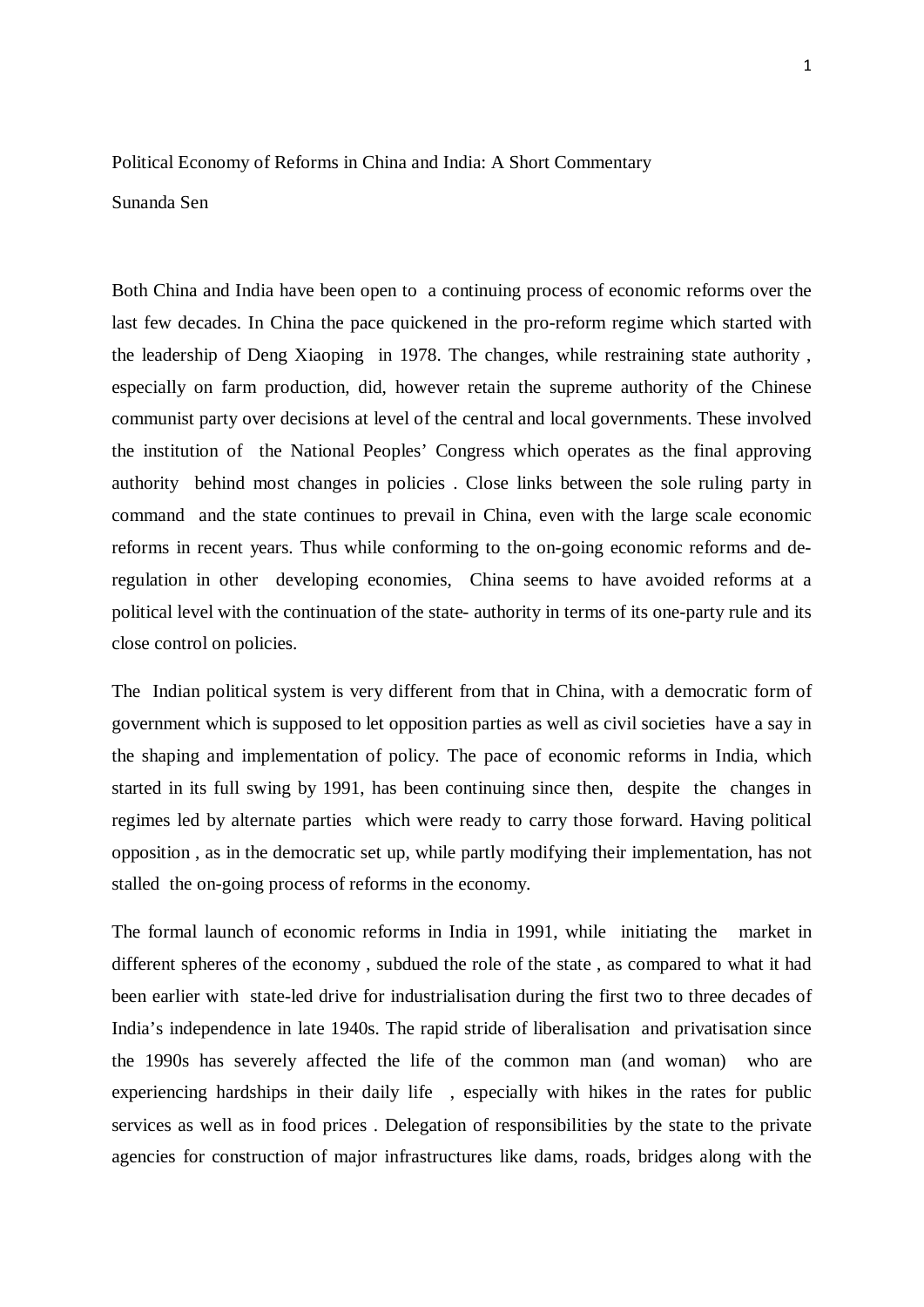offer of incentives to large-scale export zones and industrial units have often meant displacements of the poor in the name of so-called development. Clearly, the market has failed to provide the much needed facilities for common people in way of the sustenance of their livelihood and the offer of basic civilian amenities .

A democratic pattern of political system, as long does not get paralysed by a rise of fascist majoritarian moves, can generate what Karl Polyani<sup>[1](#page-1-0)</sup> identifies as a "double movement". The latter is characterised by protests, of people from civil societies, opposition parties or similar other groups - which usually generates responses on part of state. As pointed out, the pattern originates from a set of countervailing forces in societies to sustain the 'mutually supportive relations' therein. With markets expanding under capitalism, it tends to subordinate the society and destroy the social fabric by using the standardized capitalist values which are embedded in the culture of the global market. Above involves a violation, both the basic human nature as well as such other requirements of indigenous people as are fundamental and intertwined with family, community and social relations As mentioned by Polyani, unlimited expansions of the capitalist system and the market, while generating output growth and accumulation, are responsible for causing "dispossession, displacement and human degradation".<sup>[2](#page-1-1)</sup>. Thus markets in this view (with their adjunct, which is capitalism), are sustainable only when it can at least be partially "embedded" in society; with attempts on part of institutions , which include the state, to act in conformity with the preferences of the society. Above, in principle can be done by regulating and stabilising the market economy to achieve some degree of political legitimisation which, however, often meets with a failure.

. One can mention here the plight of the tribal areas in India and the destitution of people therein. One can cite instances of what can be described as "double movement" in recent years; which resulted in some state–led compromises to abet the rising discontent in the country as the pace of economic reforms continued. Protests and policy responses on part of the state have assumed a greater degree of significance over time, especially with the growing poverty and widening disparities in the Indian economy despite the boom the country experienced, especially during the second half of 2000 when growth on an average was nearly at 9% per year.

**.** 

<span id="page-1-0"></span><sup>&</sup>lt;sup>1</sup> Karl Polyani, *The Great Transformation: The Political and Economic Origins of Our Time* Beacon Press 1944

<span id="page-1-1"></span><sup>2</sup> Kari Levitt ," Karl Polyani as a Development Economist"in K S Jomo(ed) Pioneers of Development Economics Zed Books 2005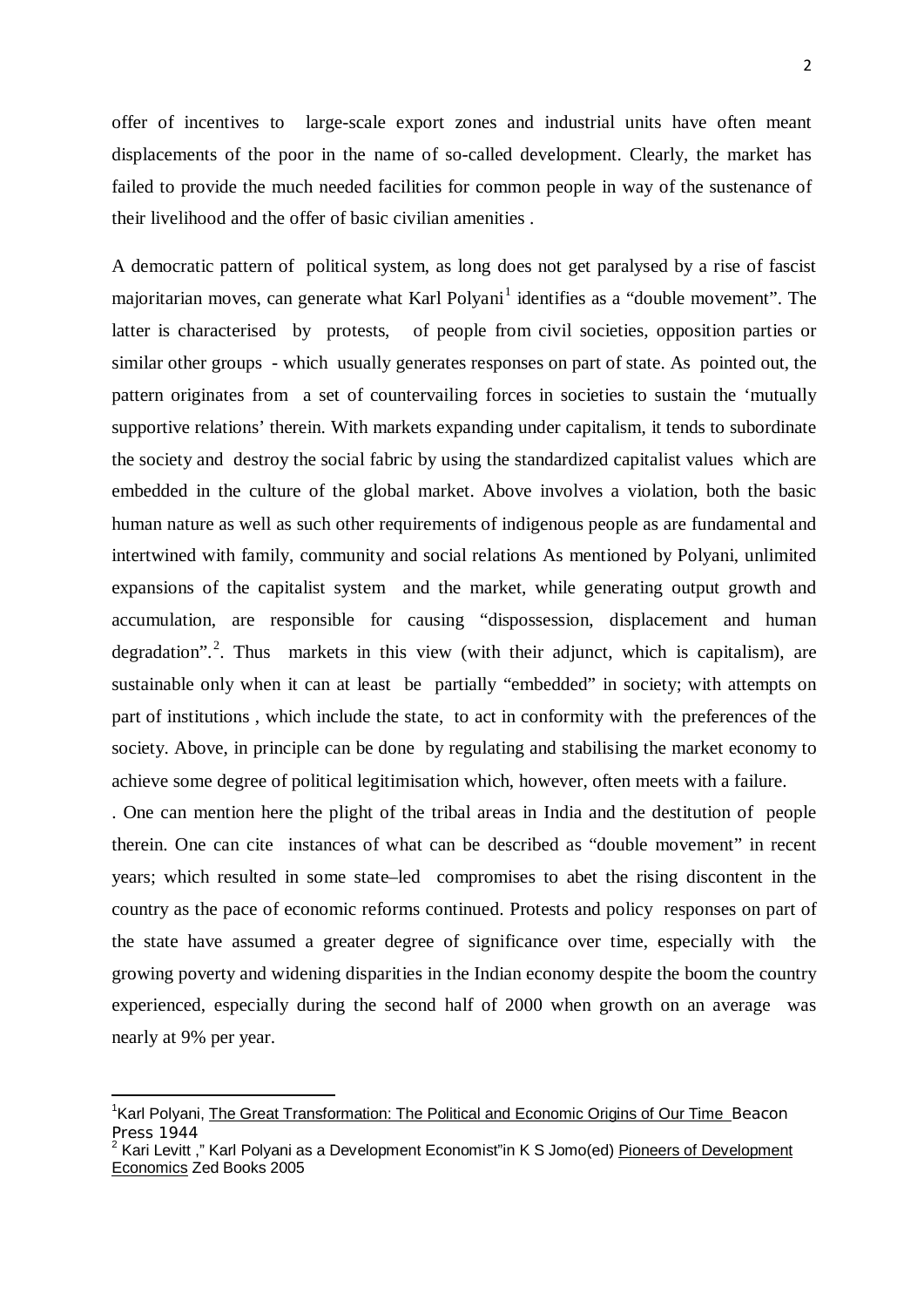India went through a series of measures to implement economic reforms , the speed of which quickened , especially after entering the conditional loan programme of the IMF in 1981. The pace, however, quickened with the formal lunch of a comprehensive economic reforms in 1991. Following the Fund-Bank advocacies relating to the stabilisation package, a ceiling on fiscal deficit was instituted in 2003 in terms of the Fiscal Reforms and Budget Management Act (FRBMA) which considerably restrained public expenditure relating to investments as well as the social sector . Implications of above were quite severe for the coomon people, in terms of employment, infrastructure and welfare measures.

In the monetary sphere there has been a two-fold responsibility for the Central Bank (the Reserve Bank of India) to control inflation and manage the exchange rate. With large inflows of short term capital which have been encouraged by the steady deregulation of capital flows, exchange rate management by the central bank implied official purchases of foreign exchange which was kept as reserves.The latter too was a cause of worry in terms of the possible inflationary consequences and led the monetary authorities push further its goal of inflationary targeting. Between those efforts, credit supply had a tendency to be squeezed, adding further to stagnationist tendencies in the economy.

The steady process of capital account opening in India which, since 2003, has allowed free entry to Foreign Institutional Investors(FIIs) in the country's stock markets also created ample opportunities to speculate and arbitrage. With a steady pace of de-regulation in the financial market, options are thus opened to speculate with trade in derivatives having a major role**.** One can confirm , from available statistics, the current tendencies in India's corporate sector to switch their portfolio in favour of financial assets.<sup>[3](#page-2-0)</sup>

On the whole, labor in India has been subject to a dual process of expropriation with stagnant growth in the major sectors of the economy ( which include industry and agriculture, both growing at less than 2% during  $2012-13<sup>4</sup>$  $2012-13<sup>4</sup>$  $2012-13<sup>4</sup>$  and the repressive labor legislations,

Unemployment, poverty, malnutrition, food shortages , speculation and rising food prices, agrarian distress with farmer suicides, widening disparities and aspiration gaps prepare the grounds for protests which in recent yearsare widespread in the country.

The mediating role provided by the Indian state here assumes a great degree of significance in the liberal market economy, with the state subject to an 'existentialist contradiction', between unfettered competition and expansion of capitalism on the one hand and the political necessity

**.** 

<span id="page-2-0"></span><sup>&</sup>lt;sup>3</sup> Sunanda Sen," Financialisation and Corporate Investments: The Indian Case" Levy Institute of <u>Economics Working Paper</u> No 828 January 2015<br><sup>4</sup>Government of India <u>Economic Survey 2012-13 </u>p3

<span id="page-2-1"></span>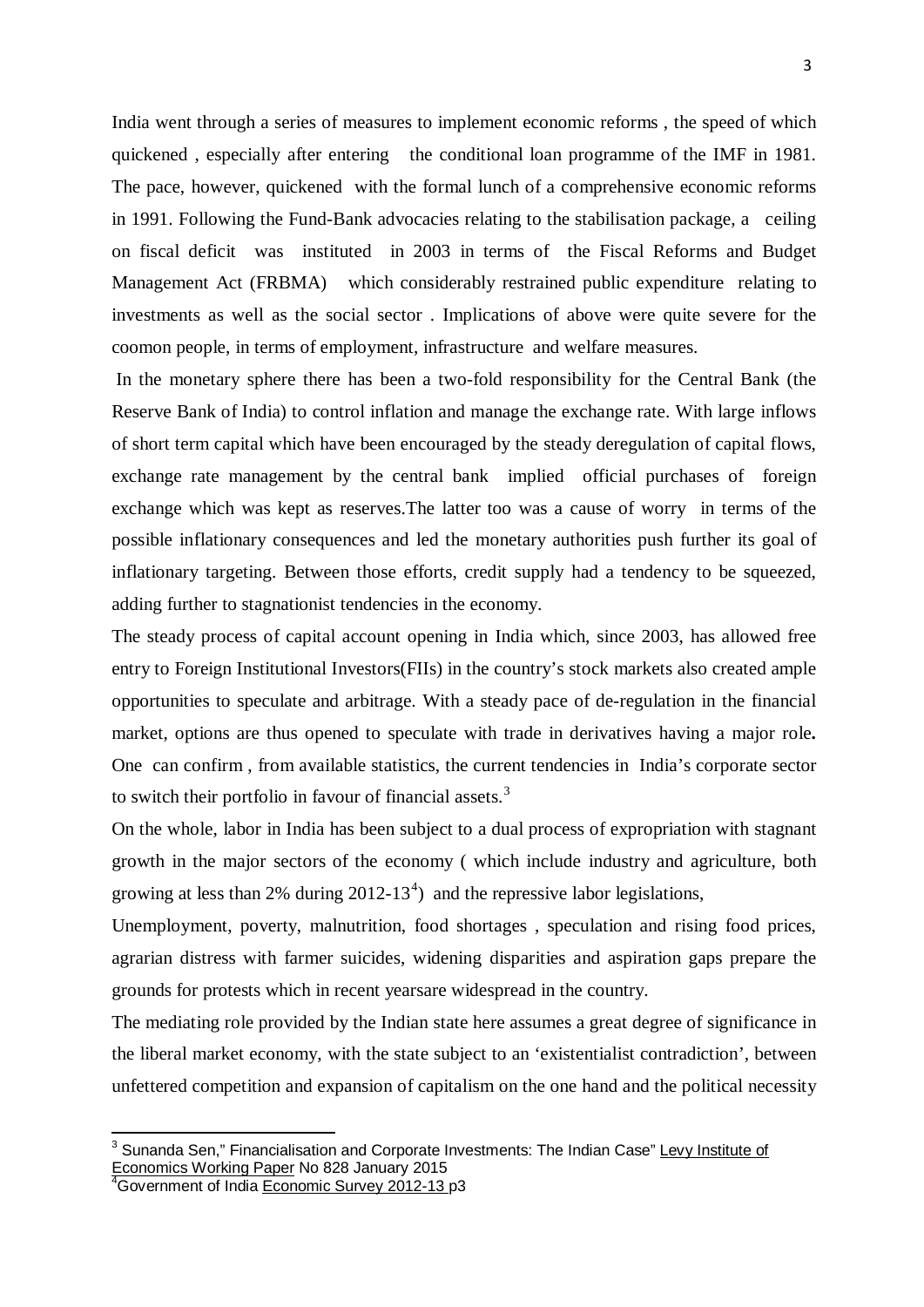of sustaining a minimalist façade of a mutually supportive and self-reinforcing society on the other.

As for China, political parameters in which have been entirely state-driven , the pattern is rather different from the one under a democratic set up like India. The moves by China's state, however, as already mentioned above, were closely controlled , in terms of the oneparty system, by the communist party . However, the perception of the party, has gone through changes over time, as reflected in official policies over time. Examples include the contrast between the earlier pattern of what we describe as 'guided finance' with banks closely guided by the state council in gearing their credit policies to facilitate industry. Controls were there over foreign capital by restraining trade in stocks denominated in US dollar only to those identified as Qualified Foreign Institutional Investors while stocks in RMB remained as a separate category, traded by domestic agents. Controls over capital flows were effective in sustaining inflows of long term FDIs which also generated exports. China's financial sector was considerably rejuvenated by recapitalising the state owned banks which thus could get rid of the NPAs , largely due to the problems faced by the defaulting state owned corporations.Finally the guided regime of finance also held the rein to a tightly managed exchange rate of the RMB in terms of US dollar which continued to remain nearly fixed at around 8 RMB to a US dollar till 2005. As claimed by the officials, "… Yuan rate is at our own terms".

Reforms started by Deng Xiaoping's big push to China in 1978 continued even after he left the premiership in 1991 , to be followed by Li Peng and later by ZuRongji who succeeded.China, however, by this timewas already experiencing double-digit growth in her economy and the twin surpluses in her external accounts. The latter, in particular, was now sought to be facilitated further by easing out the restrictions on international capital flows . The year 2005 witnessed a significant move by the PBoC in terms of which RMB rate was no longer fixed to dollar. Its movements in the market led to an appreciate by 20%within the next few years when the world was hit by the global crisis. Also the qualified foreign institutional investors (QFIIs) were permitted to handle the RMB (A) shares subject to specified lock up periods.

Facing the global financial crisis of 2008, China made use of its relative ease in handling finance by injecting large sums around \$586bn in the domestic economy, largely by relying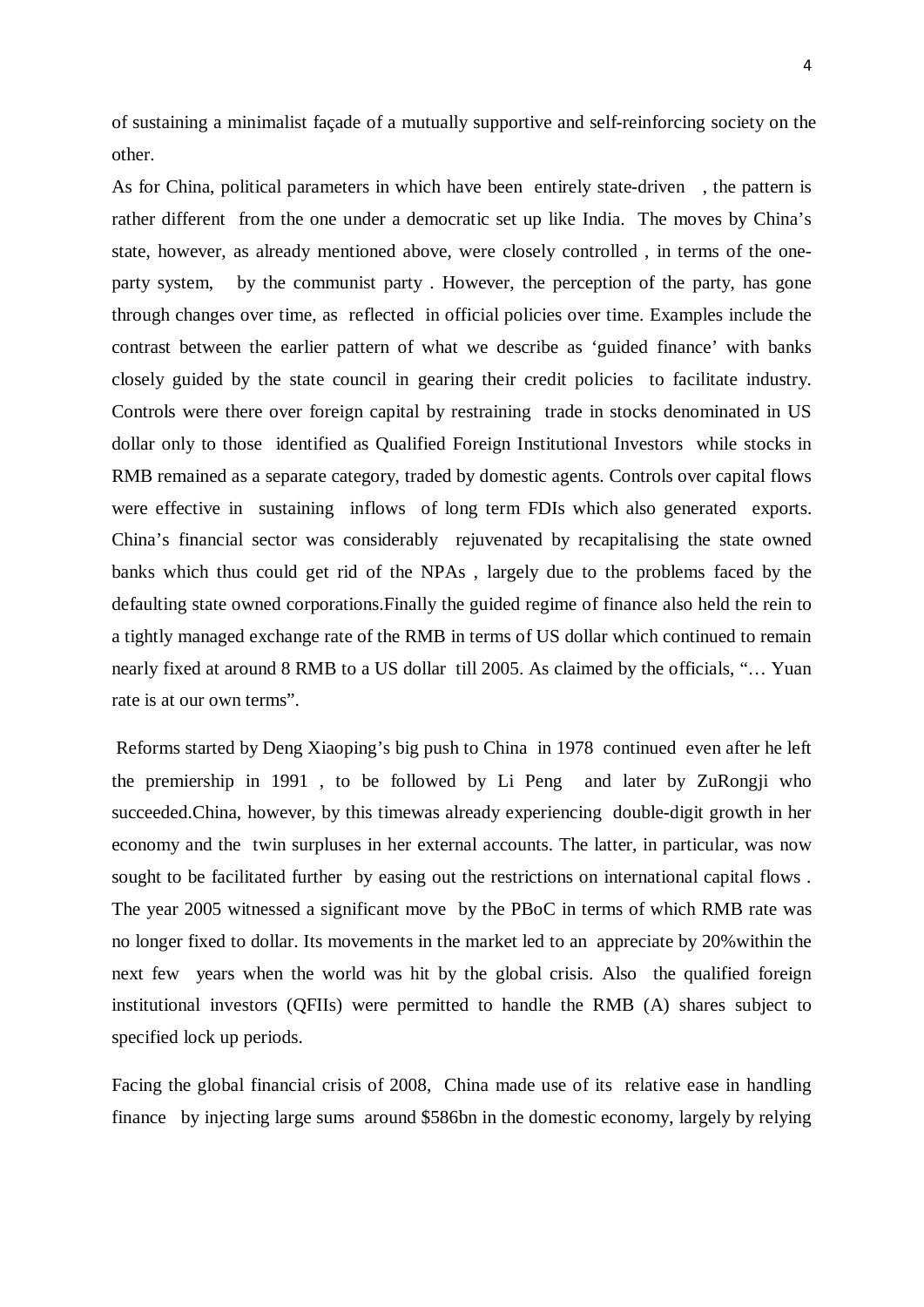on fiscal expenditures. <sup>[5](#page-4-0)</sup>The impact, while taking care of the possible contractions as could result from the downward squeeze in exports, was responsible for generating a real estate boom which ensued in the following years. Above was also due to the rising inflows of shortterm capital as resulted from the further opening up of the economy to global capital by this period. Thus China was no longer immune from shocks to the capital market as can be seen from the turbulences in the Shanghai stock market during the 2008-09 crisis.

China's capital market, which became virtually open tor capital inflows of different maturities by this time , contributed additional responsibilities to the monetary authorities in managing the exchange rate along with the interest rates. A major consequence of above has been what the countries in similar situations have faced as a 'trilemma' , of managing both the nominal exchange rate as well as monetary policy while keeping the capital flows uninterrupted. For China the consequences included the use of monetary instruments ( interest rates and reserve ratios ) in a manner which had more to do to with volatility in external capital flows on the exchange rate than coping with the changes in the domestic economy. China's financial links with Hongkong has often been discussed in the literature as one which provides opportunities for round-tripping of funds by speculators. From 2004 China made Hongkong as an offshore financial centre. In a few years London and Singapore were also got the status of offshore centres for dealing in Rmb.This happens with the exchange rate of the RMB in Hongkong different from what it is in Mainland China, as can be seen from the current rate of Hongkong dollar (CNH) in terms of RMB slightly lower than that in the mainland as  $CNY^6$  $CNY^6$ . Recently China has taken a major step in announcing Shanghai as a free trade zone along with the facilities to have full convertibility of the RMB within the free trade zone of Shanghai. The proposal was formalised at end of a high-powered meeting of the Chinese Communist Party in November 2013. Granting Shanghai a similar status as Hongkong ,however, makes it possible to have two-way convertibility of RMB within the mainland, which is a major step in the direction of Yuan convertibility which again, is much talked about at present.

**.** 

<span id="page-4-0"></span><sup>&</sup>lt;sup>5</sup> China announced a historic \$586 billion stimulus package aimed at encouraging growth and domestic consumption in ten areas of Chinese society ranging from infrastructure investment to environmental protection and disaster rebuilding. <http://chineseculture.about.com/od/thechinesegovernment/a/Chinaeconomy.htm>

<span id="page-4-1"></span><sup>&</sup>lt;sup>6</sup>See Sunanda Sen, " Deregulated Finance in China: A Critical Analysis" in Kevin Gallaghar et al, Capital Acount Liberalisation in China: The Need for a Balanced ApproachGEGI, Boston 2014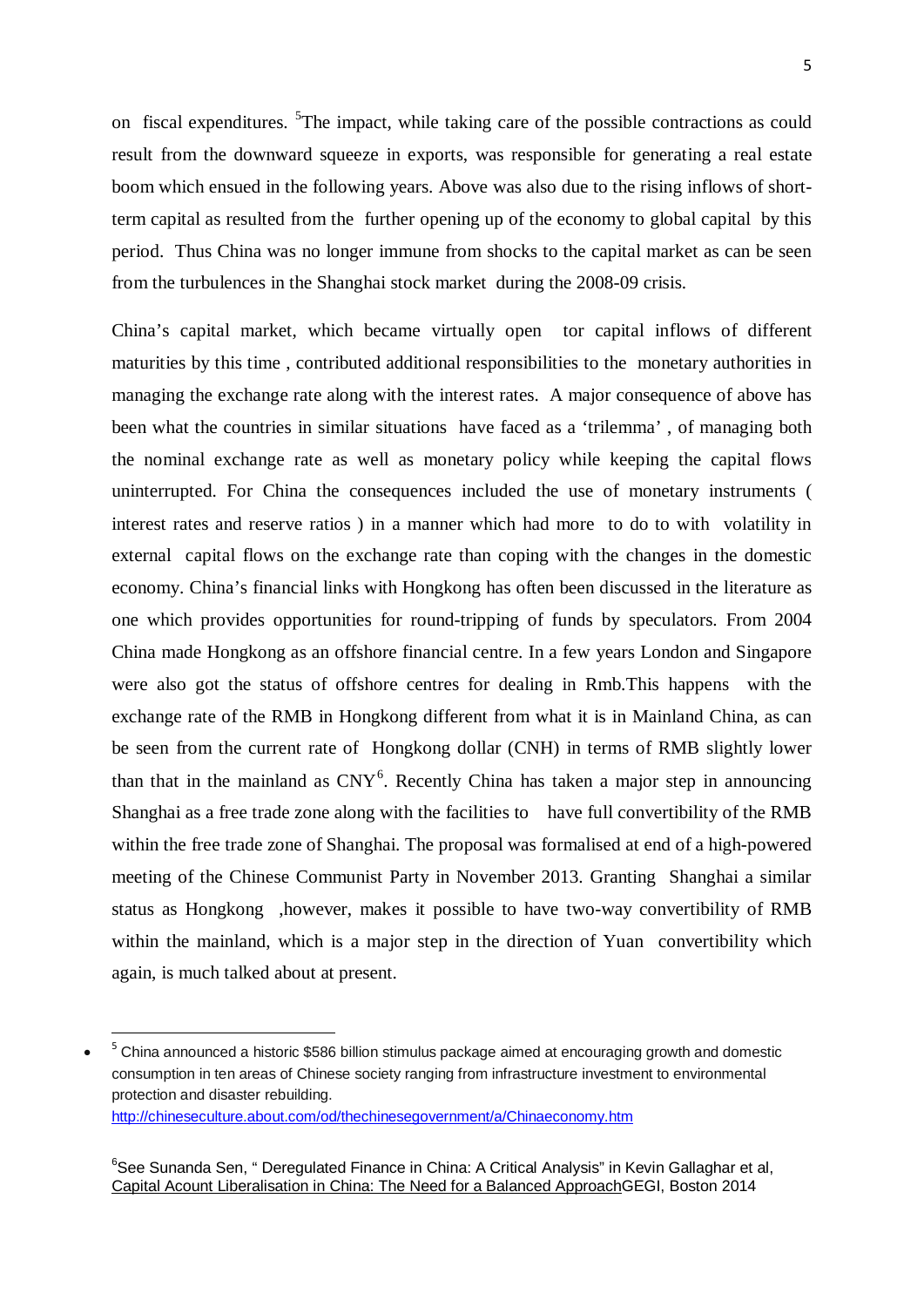China's exchange rate , both with a fixed rate maintained till 2005 *vis a vis* dollar and later, with managed floating, has been questioned , especially by United States with allegations that the rate has remained undervalued, despite the slow but steady appreciations in recent times. In the meantime China has been active in projecting its currency as a potential reserve currency with full convertibility in terms of other hard currencies. The move is being supported by the arrangements for cross-border trade settlement, especially with neighbouring countries, which has been expedited since 2011. As recently estimated by the Bank of China, trade denominated in RMB has been 11.7% in 2013, thus making the currency the second largest as means of trade settlement for China. Moreover, use of offshore centre like Hongkong has facilitated the transactions in RMB, not only for trade but also as assets held as RMB (Dimsum) bonds and direct investments. The latter reflect the willingness of foreign investors to hold assets in Chinese currency, thus adding to its acceptance as a potential reserve currency. Opening up of the Shanghai free trade zone will be one more opportunity in the same direction.

Of late China has been engaged in working out closer economic relations with the major emerging economies within the framework of the BRICS. The institutions created through this include the \$50bn New Development (or Brics) bank, \$100bn Contingent Reserve Fund (CRF) and the newly launched \$100bn Asian Infrastructure Investment Bank (AIIB) . All of the above, and the last one in particular, affiliated by 40 odd nations from all over the world as founder members, has been vehemently opposed by US . China clearly has posed a crack if not a threat to the hegemony of the dollar and the BWIs in the world economy.Brics may pose an effective threat to the advanced economies in the West in view of the steady declines in their share of China's trade relative to the share for the developing countries which has been rising.

Looking more closely at China's strategic moves to establish RMB at the centre-stage of global trade and finance which has rested on multiple channels of liberalisation , especially of capital flows, one can relate to the share of her savings in GDP which of late is more than 50%. Above include savings by corporates, the government as well as the households, with the latter at 35% of GDP which speaks of the rather low propensities to consume by households . One can infer that China today wants to make use of the large share of its GDP by investing abroad, which is strategically much easier when RMB is universally acceptable , not only as a vehicle of transaction abut also as a store of value. One can not miss out here the pressure exercised by the wealthy section of the population on policy makers for better